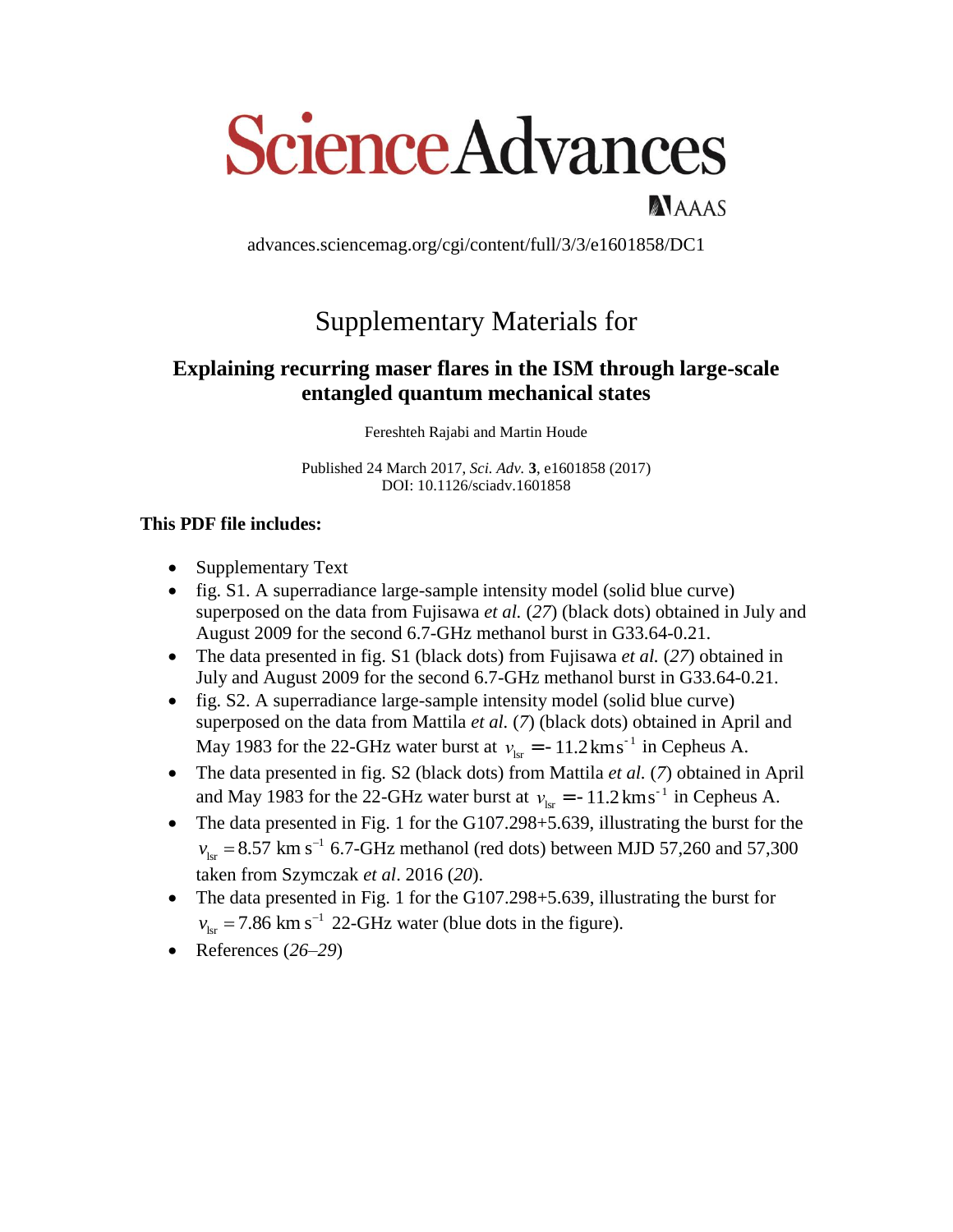### **Supplementary Text**

### Methanol 6.7 GHz Flares in G33.64-0.21.

G33.64-0.21 is a high-mass star-forming region located at a kinematic distance of 4.0 kpc with an estimated infrared luminosity of  $1.2 \times 10^4 L_{\odot}$  (26). The spectra of the 6.7 GHz methanol masers in G33.64-0.21 were monitored daily with the Yamaguchi 32-m Radio Telescope over several time intervals from 2009 to 2015 by Fujisawa *et al.* (*27*). The corresponding observations identified five narrow maser spectral features (Components I to V, defined with increasing line-of-sight velocity; see Fig. 1 of Fujisawa *et al.* (*27*)) with line widths of approximately  $0.3 \text{ km s}^{-1}$ . Two bursts of radiation, lasting on the order of ten days, were observed in Component II ( $v_{\text{lsr}} = 59.6 \text{ km s}^{-1}$ ) in July and August 2009, while all other velocity components did not exhibit any significant change in their flux densities over similar time-scales or longer (see Fig. 2 of Fujisawa *et al.* (*27*)). During both events, the flux densities increased approximately sevenfold within 24 hours and then returned to their original value while exhibiting a damped oscillator behavior. Subsequent observations with the Japanese VLBI Network revealed that Component II, responsible for the two bursts, emanates from the southwestern edge of G33.64-0.21 within a region measured to be much smaller than 70 AU. Different scenarios were proposed to explain these observations, but none were so far able to adequately describe an energy release mechanism responsible for such bursting behavior.

Given the damped oscillator character of the intensity curve during the bursts, we investigated the possibility of superradiance in the 6.7 GHz methanol line in an attempt to explain the energy relaxation mechanism at play for G33.64-0.21. Here, we focus on the second burst appearing in August 2009 in Fig. 2 of Fujisawa *et al.* (*27*). The results of our analyses show that a group of methanol superradiance large-samples of mean inverted column density  $\langle nL \rangle \sim 7 \times 10^4$  cm<sup>-2</sup> (e.g., of density  $\langle n \rangle \sim 0.1$  cm<sup>-3</sup> and length  $L$   $\sim$  10<sup>6</sup> cm) can reproduce similar intensity variations as that of the 6.7 GHz line detected in G33.64-0.21. In figure S1 we show the average intensity (scaled to the data) obtained with 1000 such superradiance large-samples calculated using our one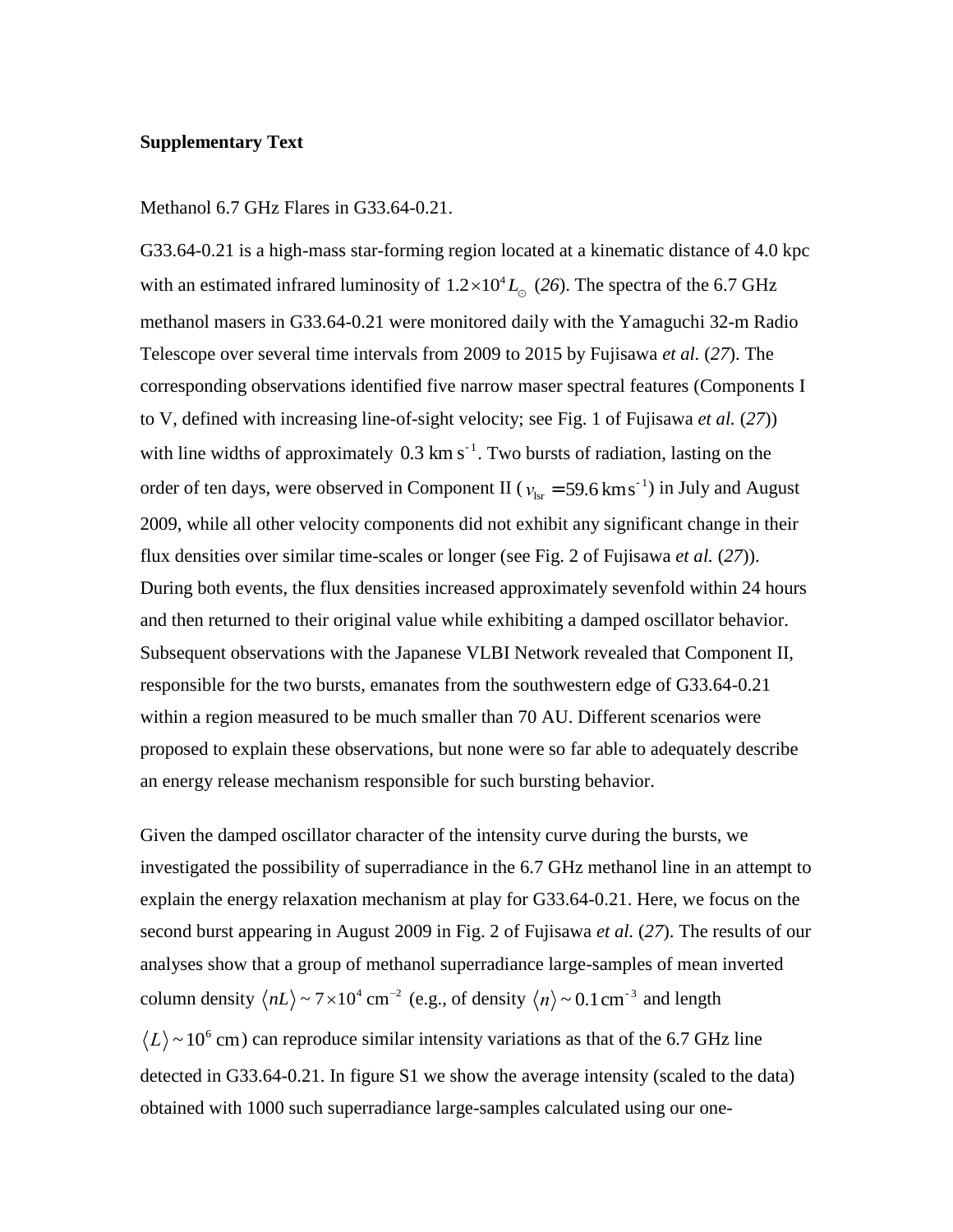dimensional model (solid blue curve) superposed on the data from Fujisawa *et al.* (*27*) (black dots). The superradiance sample realizations are generated using  $\langle T_R \rangle$  = 1.1hr,  $\sigma_{T_R} = 0.07 \langle T_R \rangle$  and  $T \in 600 \langle T_R \rangle$ . As seen in the figure, our superradiance model agrees well with the data and is successful in reproducing the main characteristics of the observed intensity curve.

The observations of Fujisawa *et al.* (*27*) were initially carried out daily (from Day 5039 to Day 5043 in fig. S1) followed by alternate day monitoring of the source. As a result, the data are sparse considering the rapid intensity variations exhibited by the superradiance curve. This also implies that the peak flux density detected by Fujisawa et al. (*27*) may not represent the actual maximum experienced by the source; our model indicates a peak flux density of 350 Jy late on Day 5042. Finally, the dephasing time-scale *T*′ used to produce the solid curve is on the order of a month, which is reasonable within the expected gas densities  $10^4 \text{ cm}^{-3} < n_{\text{H}_2} < 10^9 \text{ cm}^{-3}$  and temperature *T* < 300K in G33.64-0.21 (*28*).

#### Water 22 GHz Flares in Cepheus A

Cepheus A (Cep A) with 14 compact HII regions is a high-mass star-forming site located at a distance of  $\sim 0.7$  kpc (7). In 1978, the 22-GHz water observations toward this source revealed significant time variability to be followed by a strong burst at  $v_{\text{lsr}} = -8 \text{km s}^{-1}$ between April and December 1980. In October 1980, when this burst was in its decay phase Mattila *et al.* (*7*) started a three-year monitoring program of Cep A using the 14-m radio telescope of the Metsähovi Radio Research Station. This source was monitored through monthly observations until October 1983, except for a few time-spans where observations were repeated daily or every few days. In April 1983, the flux density of the water 22-GHz line at  $v_{\text{lsr}} = -11.2 \text{ km s}^{-1}$  increased six fold over 10 days reaching its maximum value of 1700 Jy on April 18. Later on, over the following 40 days, the flux density decayed to a background value while exhibiting a damped oscillator behavior. During this phase, a few secondary maxima were detected every 15 days or so. Different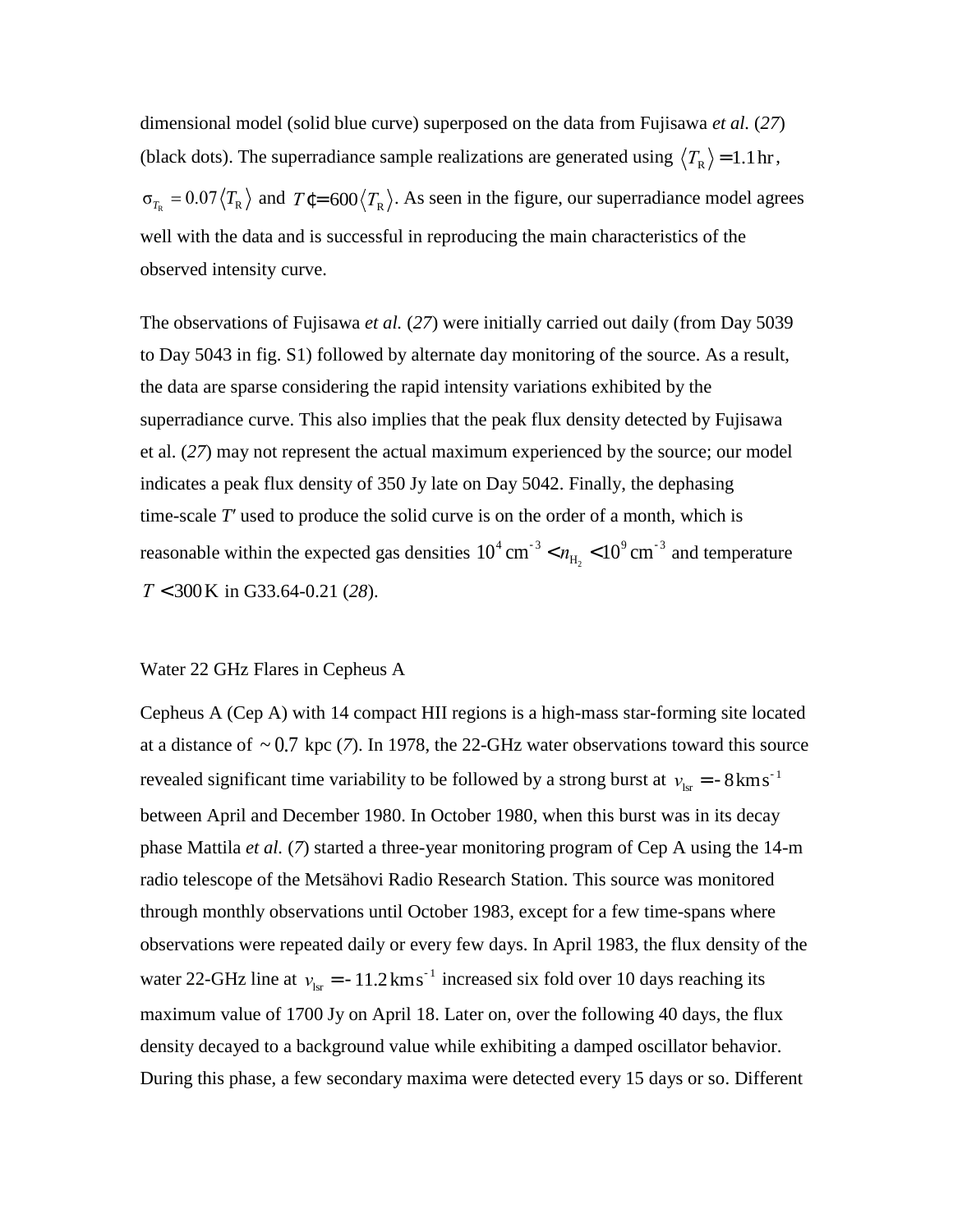models were used to reproduce the observed light curve for this burst, but they were either unsuccessful in replicating the time-scale of the event or did not capture the secondary maxima.

In fig. S2 we show a superradiance intensity curve (scaled to the data) calculated using an ensemble of 1000 superradiance large-samples (solid blue curve) superposed on data from Fig. 4c of Mattila *et al.* (*7*) (black dots). The superradiance realizations are produced using  $\langle T_R \rangle$  = 8.2 hr,  $\sigma_{T_R}$  = 0.1 $\langle T_R \rangle$  and  $T \in 700 \langle T_R \rangle$ . As seen in the figure the superradiance curve (solid curve) occurs over similar time-scale as that for the data and analogously exhibits a peak followed by secondary maxima as it damps. The relative intensities of the secondary maxima match those of the data reasonably well while the main peak exceeds the data. Given the simplicity of our superradiance model we can conclude that the overall behaviour of the burst is well captured by this model.

It must be noted that the water rotational energy levels ( $J_{K_aK_c} = 6_{16}$  and  $5_{23}$ ) corresponding to the 22-GHz line are degenerate and, in principle, superradiance can simultaneously operate in more than one of the corresponding hyperfine components. This can complicate the line flux density analysis due to the variation of the relative intensity of the degenerate transitions and their time of occurrence, which our superradiance model does not account for since it employs a two-level system approximation. This may be partly responsible for the disagreement between the model's peak intensity and the data. Another factor that may have an impact is the large halfpower beam width  $(\approx 4')$  of the telescope used for these observations, which were inevitably sensitive to an extended region and perhaps suffer contamination from a number of sources.

Once again, the results of our analysis suggest that a large group of water superradiance samples of mean inverted column density  $\langle nL \rangle \sim 6 \times 10^4$  cm<sup>-2</sup> (e.g.,  $\langle n \rangle \sim 1$  cm<sup>-3</sup> and  $L$   $\sim$  10<sup>5</sup> cm) must be responsible for the observed radiation intensity. We also note that the dephasing time-scale  $T\ell = 700 \langle T_R \rangle$  or 238 days resulting from our calculations is less restrictive than the estimated collision time-scales for a given molecular hydrogen density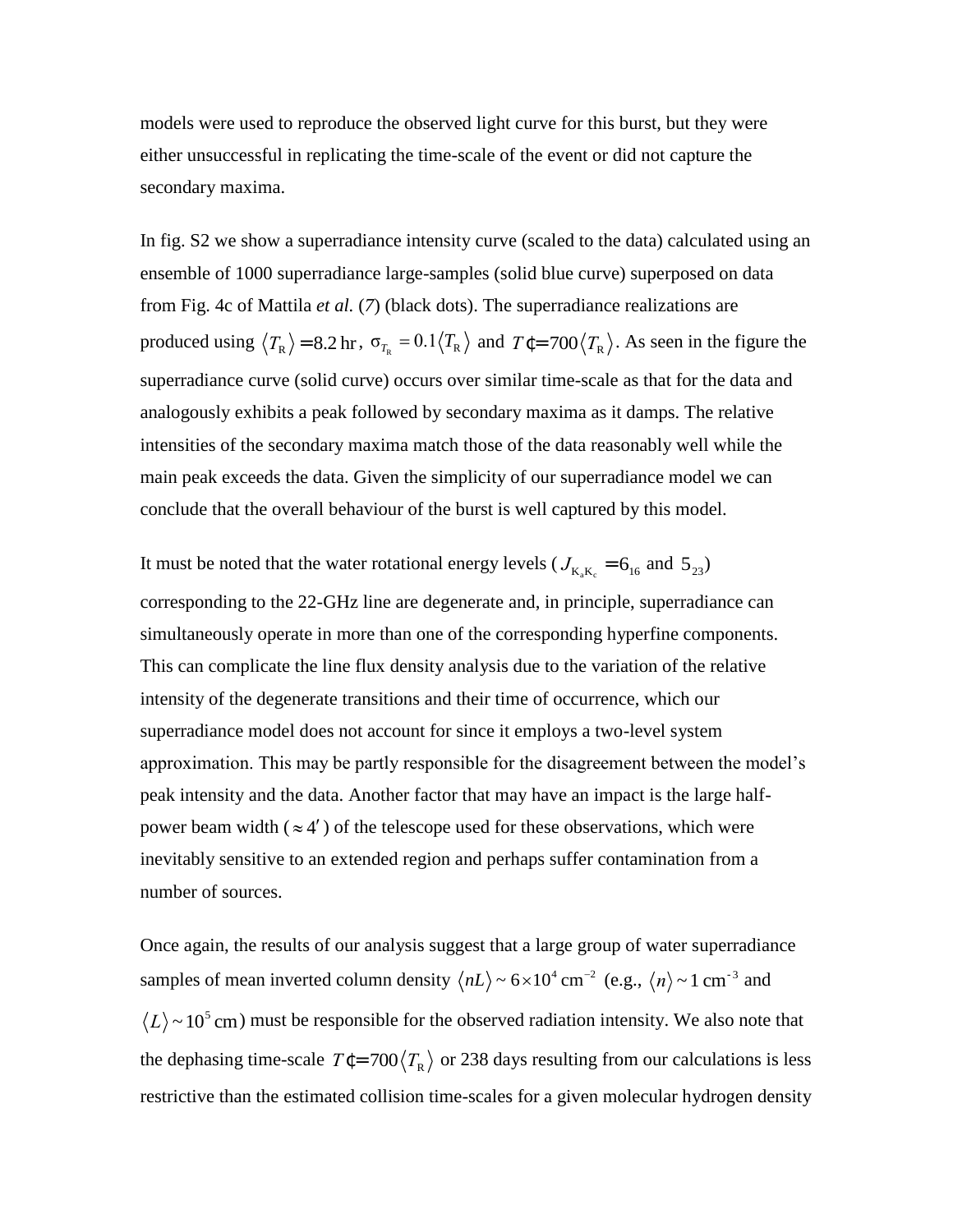$n_{\text{H}_2}$  = 10<sup>8</sup> cm<sup>-3</sup> at  $T \sim 100 \text{ K}$  to  $\sim 200 \text{ K}$  consistent with the pumping model of water masers (*20*, *29*).



**fig. S1. A superradiance large-sample intensity model (solid blue curve) superposed on the data from Fujisawa** *et al.* **(***27***) (black dots) obtained in July and August 2009 for the second 6.7-GHz methanol burst in G33.64-0.21.** The superradiance intensity is averaged over 1000 large-samples taken from a Gaussian-distributed ensemble of  $T_{\textrm{\tiny R}}$ values of mean and standard deviation of  $\langle T_R \rangle$  = 1.1 hr and  $\sigma_{T_R}$  = 0.07 $\langle T_R \rangle$ , respectively, and scaled to the data. The dephasing time scale was set to  $T \epsilon = 600 \langle T_R \rangle$  for all samples, and the superradiance pulses were initiated from internal fluctuations characterized by an initial Bloch angle  $\langle \theta_0 \rangle \sim 10^{-6}$  $\ket{\theta_0}$  ~ 10<sup>-6</sup> rad.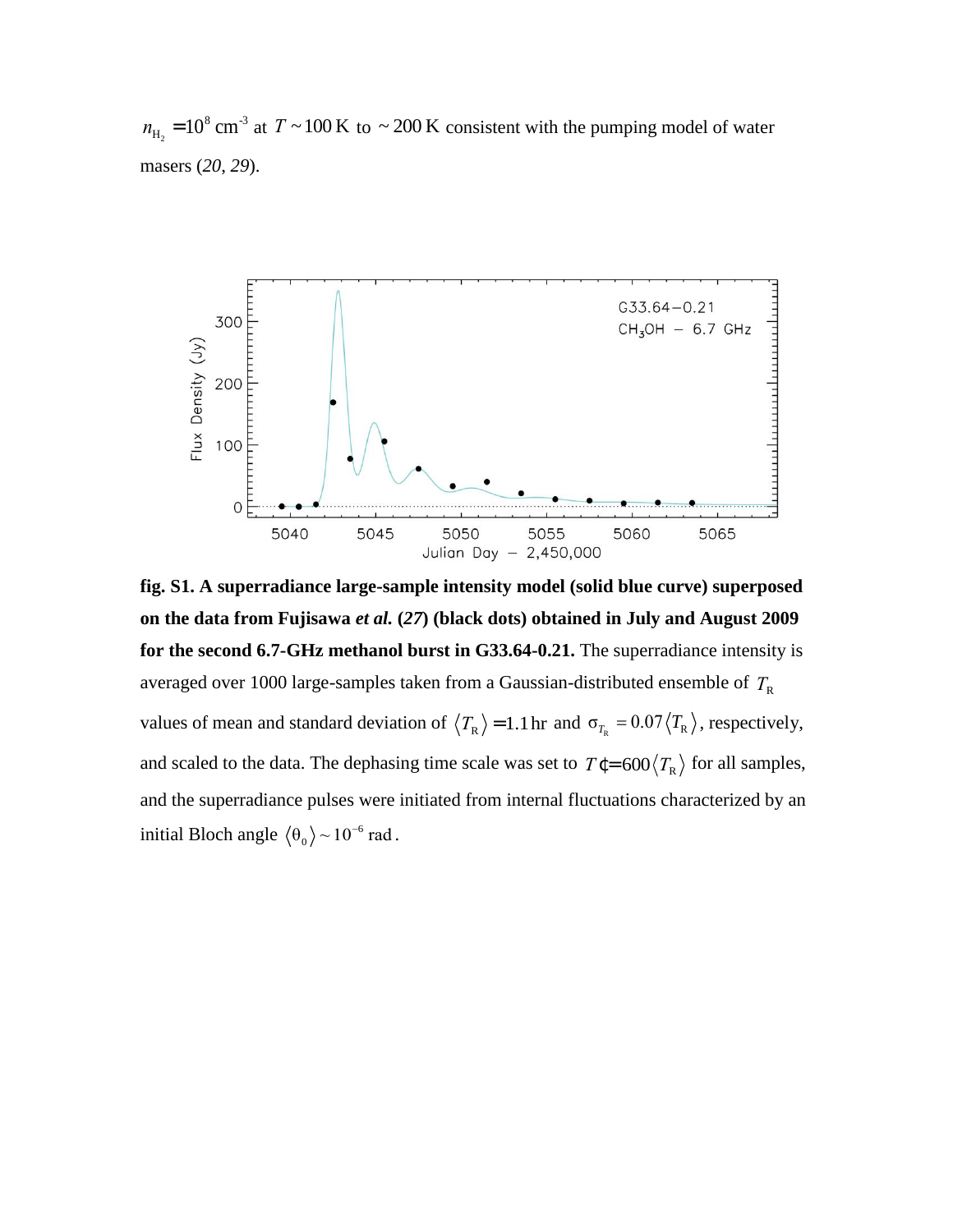**The data presented in fig. S1 (black dots) from Fujisawa et al. (27) obtained in July and August 2009 for**

**the second 6.7-GHz methanol burst in G33.64-0.21.** The first column is time in modified julian day and the second column is flux density in Jy where a background flux density of 22.4 Jy is subtracted from the data.

| Time (Modified Julian Day) | Flux Density (Jy) |
|----------------------------|-------------------|
| 2455039.5                  | 0.5               |
| 2455040.5                  | $\theta$          |
| 2455041.5                  | $3.6\,$           |
| 2455042.5                  | 168.9             |
| 2455043.5                  | 77.5              |
| 2455045.5                  | 105.8             |
| 2455047.5                  | 61.3              |
| 2455049.5                  | 33.2              |
| 2455051.5                  | 40.2              |
| 2455053.5                  | 21.5              |
| 2455055.5                  | 12                |
| 2455057.5                  | 9.8               |
| 2455059.5                  | 5.3               |
| 2455061.5                  | 6.6               |
| 2455063.5                  | 6.1               |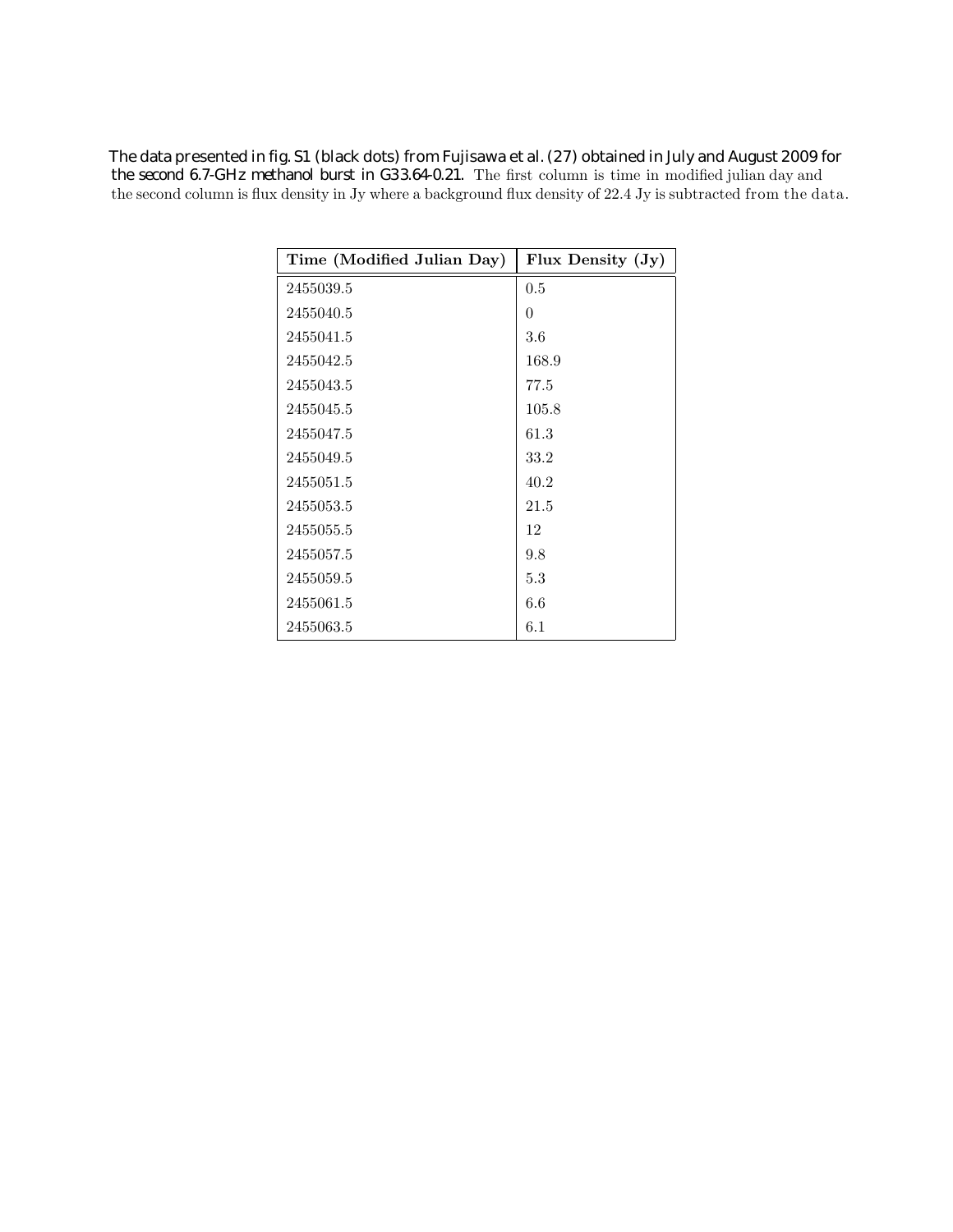

**fig. S2. A superradiance large-sample intensity model (solid blue curve) superposed on the data from Mattila** *et al.* **(***7***) (black dots) obtained in April and May 1983 for the 22-GHz water burst at**  $v_{\text{lsr}} = -11.2 \text{ km s}^{-1}$  **in Cepheus A.** The superradiance intensity is generated using 1000 superradiance realizations with  $\langle T_R \rangle$  = 8.2 hr,

 $\sigma_{T_R} = 0.1 \langle T_R \rangle$ , and a dephasing time-scale  $T \epsilon = 700 \langle T_R \rangle$ .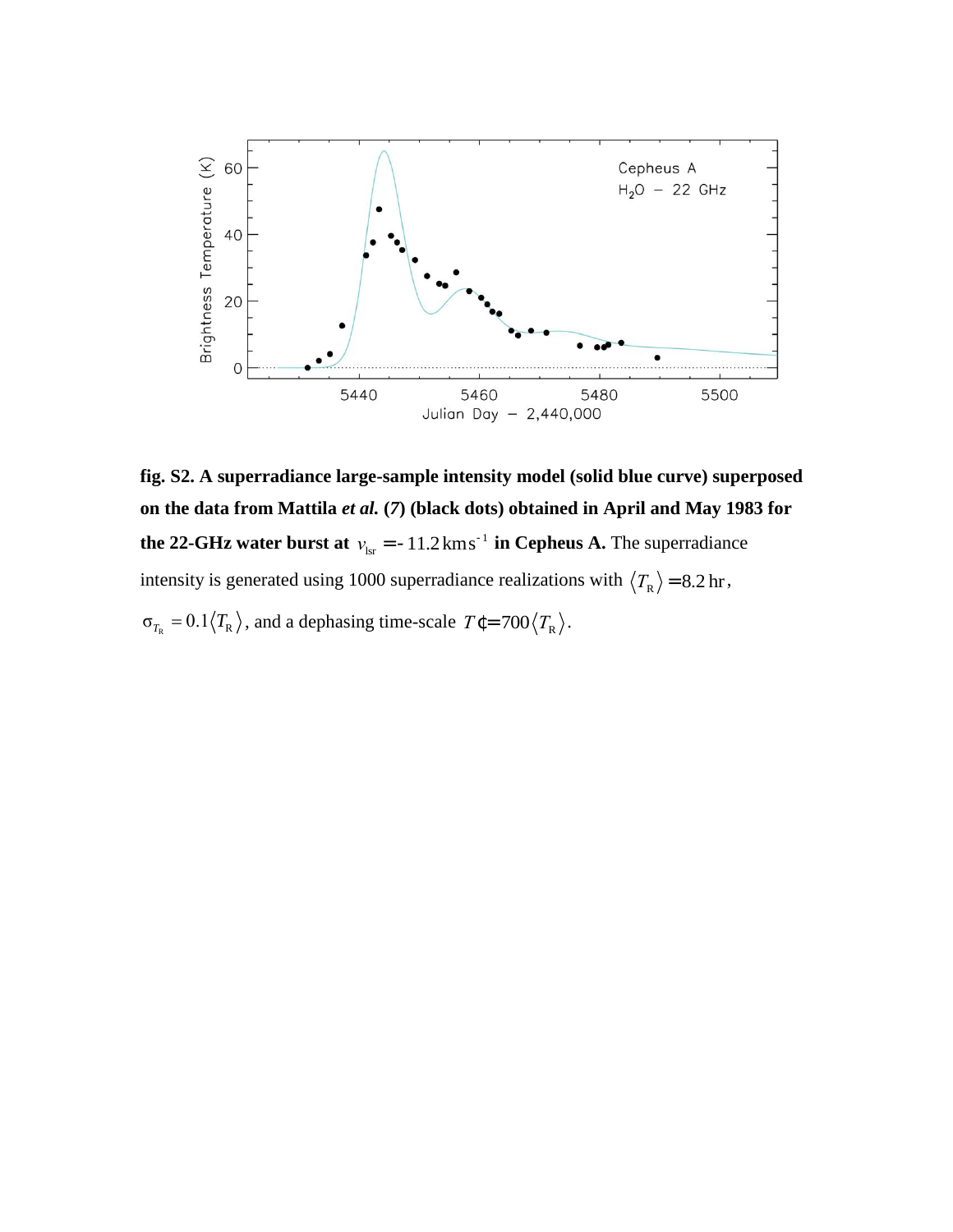**22-GHz water burst**  $v_{\text{lsr}} = -11.2 \text{ km s}^{-1}$  **in Cepheus A.** The first column is time in modified julian day and the second column is the antenna temperature in units of Kelvin (K) after subtracting a backround value of 10 (K). **The data presented in fig. S2 (black dots) from Mattila et al. (7) obtained in April and May 1983 for the**

| Time (Modified Julian Day) | $T_{\rm A}$ (K) |
|----------------------------|-----------------|
| 5431.43                    | 0               |
| 5433.29                    | 2.1             |
| 5435.14                    | 4.1             |
| 5437.14                    | 12.6            |
| 5441.14                    | 33.7            |
| 5442.29                    | 37.6            |
| 5443.29                    | 47.5            |
| 5445.29                    | 39.6            |
| 5446.29                    | 37.6            |
| 5447.14                    | 35.3            |
| 5449.29                    | 32.3            |
| 5451.29                    | $27.5\,$        |
| 5453.29                    | 25.2            |
| 5454.29                    | 24.6            |
| 5456.14                    | 28.6            |
| 5458.29                    | 23              |
| 5460.29                    | 21              |
| 5461.29                    | 19              |
| 5462.14                    | 16.8            |
| 5463.29                    | 16.2            |
| 5465.29                    | 11.1            |
| 5466.43                    | 9.7             |
| 5468.57                    | 11.1            |
| 5471.14                    | 10.5            |
| 5476.71                    | 6.6             |
| 5479.57                    | 6.1             |
| 5480.71                    | 6.1             |
| 5481.43                    | 6.9             |
| 5483.57                    | 7.5             |
| 5489.57                    | 3               |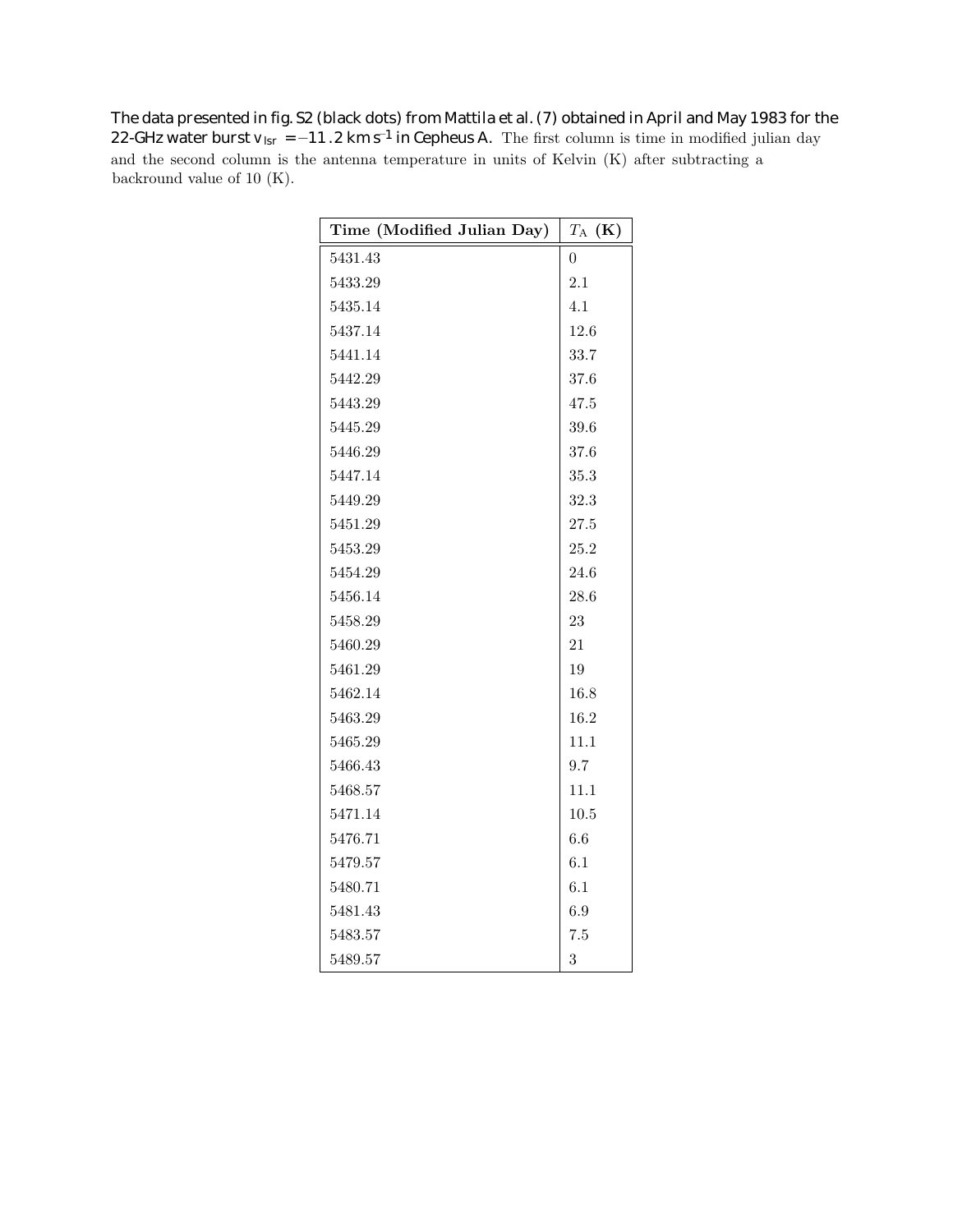<code>The data presented in Fig. 1 for the G107.298+5.639, illustrating the burst for the  $\rm v_{lsr}$  = 8.57 kms $^{-1}$ </code> **6.7-G Hz methanol (red dots) between mod ulian day (MJD) 57,260 and 57,300 taken from Szymczak ified j 2016 (20).** The first column is time in modified julian day and the second column is the flux density **et al.**in units of Jansky (Jy).

| Time (Modified Julian Day) | Flux Density (Jy) |
|----------------------------|-------------------|
| 57260.0488                 | 0.05              |
| 57261.1943                 | $-0.04$           |
| 57261.7158                 | 0.05              |
| 57262.8882                 | $-0.30$           |
| 57263.7563                 | 0.59              |
| 57265.3413                 | 0.51              |
| 57266.2988                 | 2.25              |
| 57265.6792                 | 0.40              |
| 57266.5366                 | 4.15              |
| 57266.6611                 | 5.13              |
| 57266.897                  | 4.22              |
| 57267.0073                 | 5.87              |
| 57267.0928                 | 6.63              |
| 57267.2568                 | 6.86              |
| 57267.3535                 | 7.47              |
| 57267.6592                 | 7.38              |
| 57267.8179                 | 7.58              |
| 57267.9365                 | 7.39              |
| 57268.04                   | 7.19              |
| 57268.2163                 | 7.34              |
| 57268.375                  | 8.31              |
| 57268.4561                 | 8.27              |
| 57268.5371                 | 8.55              |
| 57268.6416                 | 8.85              |
| 57268.7725                 | 8.31              |
| 57268.8613                 | 7.52              |
| 57268.9565                 | 8.75              |
| 57269.1016                 | 8.58              |
| 57269.272                  | 10.03             |
| 57269.4688                 | 9.64              |
| 57269.5942                 | 11.45             |
| 57269.73                   | 10.19             |
| 57269.7974                 | 11.04             |
| 57269.8774                 | 7.03              |
| 57269.978                  | 9.33              |
| 57270.228                  | 7.59              |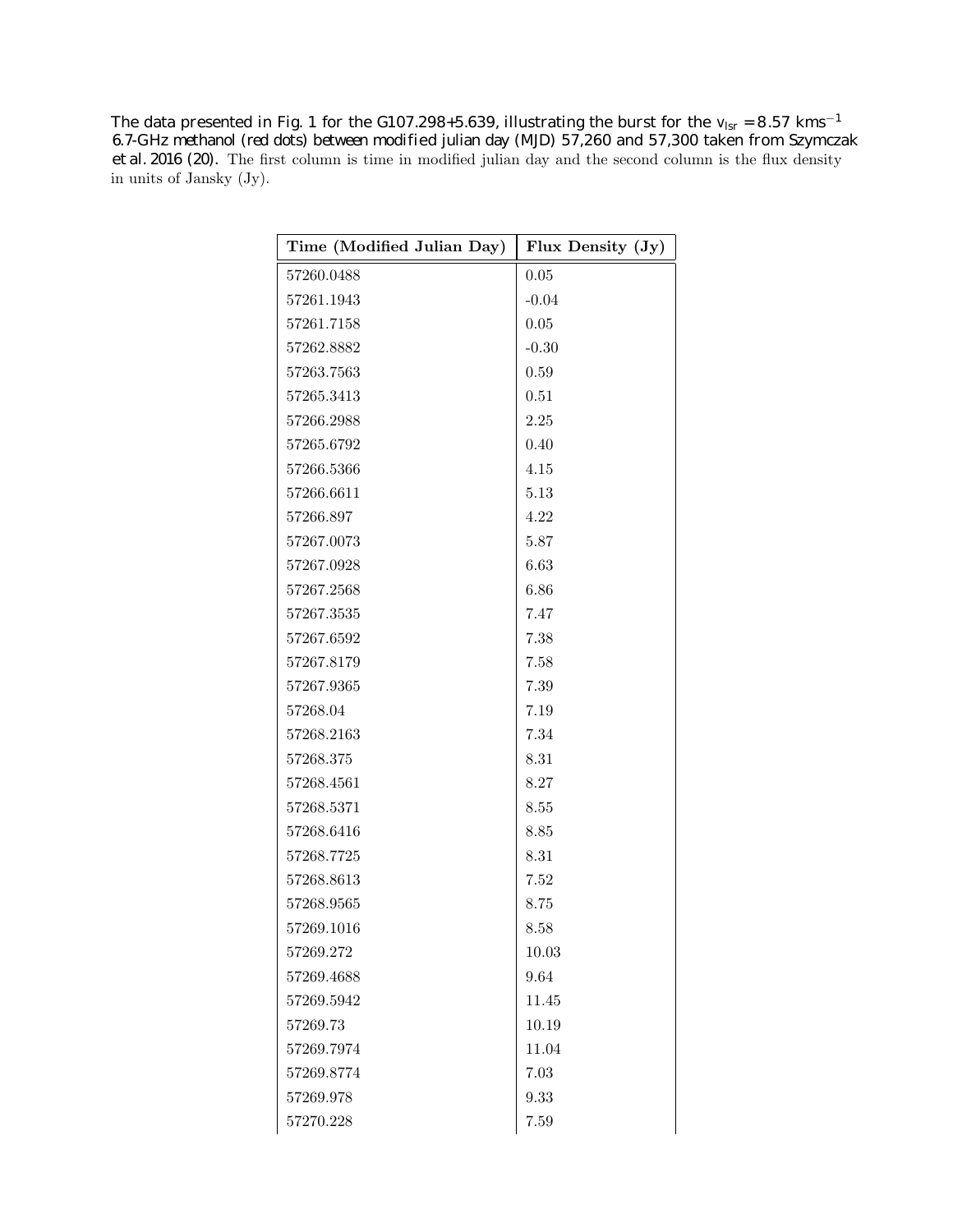| 57270.373  | 7.42    |
|------------|---------|
| 57270.4585 | 6.03    |
| 57270.5571 | 5.32    |
| 57270.7549 | 4.85    |
| 57271.0752 | 4.46    |
| 57271.3789 | 4.53    |
| 57271.4893 | 4.16    |
| 57271.7974 | 3.89    |
| 57271.8755 | 2.86    |
| 57272.0225 | 2.30    |
| 57272.231  | 2.62    |
| 57272.5381 | 2.04    |
| 57272.7012 | 1.66    |
| 57272.8442 | 1.63    |
| 57272.9653 | 1.65    |
| 57273.2632 | 0.97    |
| 57273.8208 | 0.45    |
| 57273.9775 | 0.38    |
| 57274.1499 | 0.37    |
| 57274.3276 | 0.44    |
| 57274.6641 | 0.32    |
| 57274.5122 | $-0.02$ |
| 57278.0913 | 0.06    |
| 57282.1807 | 0.02    |
| 57282.5767 | $-0.12$ |
| 57284.8184 | 0.21    |
| 57286.0566 | $-0.12$ |
| 57288.0674 | $-0.32$ |
| 57290.2412 | $-0.22$ |
| 57290.5039 | $-0.12$ |
| 57291.6343 | $-0.04$ |
| 57292.6865 | $-0.05$ |
| 57295.1758 | $-0.14$ |
| 57296.6772 | $-0.24$ |
| 57297.2051 | $-0.27$ |
| 57298.4595 | 0.27    |
| 57299.2319 | $-0.13$ |
| 57299.6421 | 0.39    |